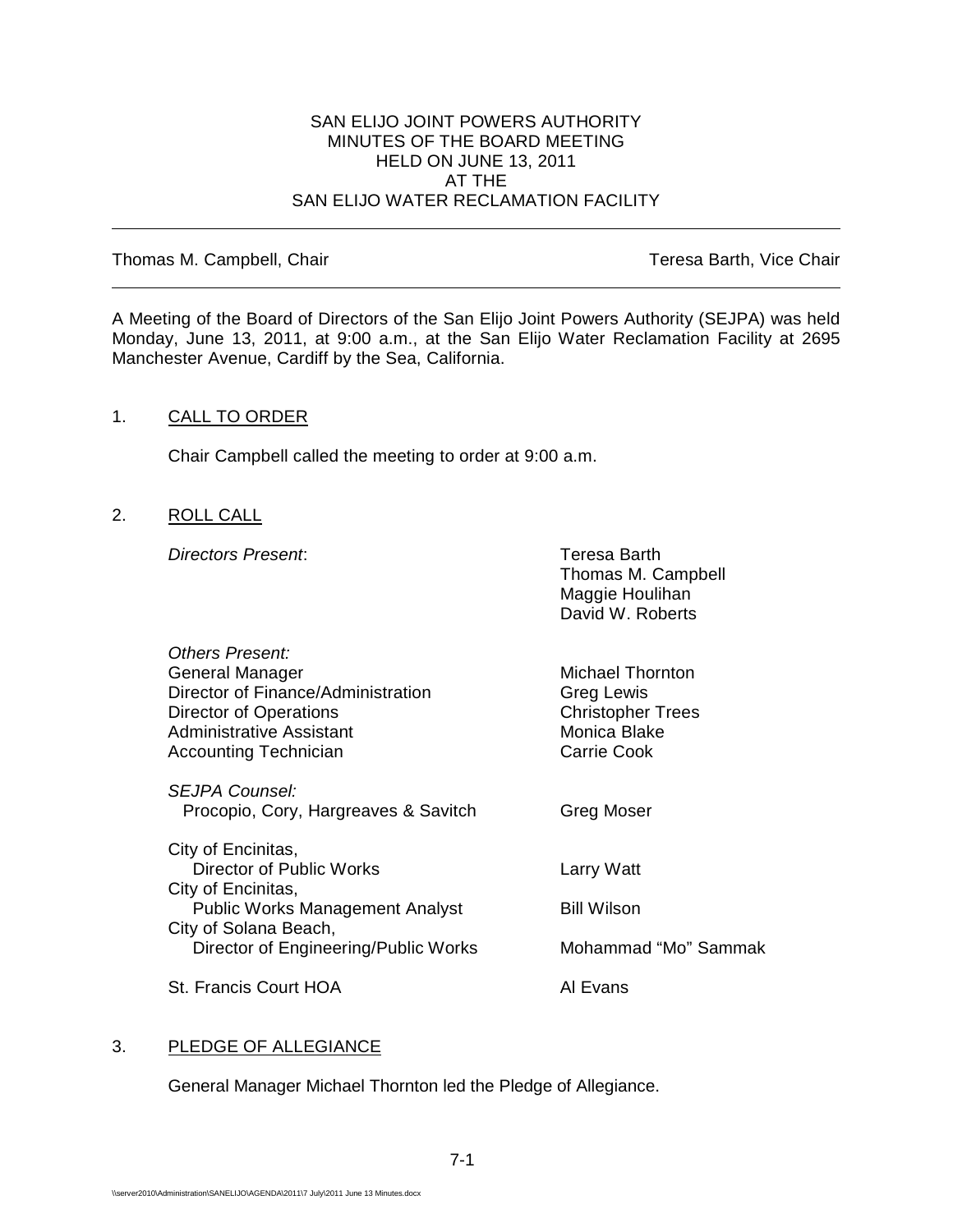## 4. ORAL COMMUNICATIONS

**None** 

## 5. PRESENTATION OF AWARDS

None

### 6. CONSENT CALENDAR

Moved by Board Member Roberts and seconded by Board Member Houlihan to approve the Consent Calendar with unanimous vote of approval.

Consent Calendar:

| Agenda Item No. 7  | Approval of Minutes for the May 9, 2011 meeting                                             |
|--------------------|---------------------------------------------------------------------------------------------|
| Agenda Item No. 8  | Approval for Payment of Warrants and<br>Monthly<br><b>Investment Report</b>                 |
| Agenda Item No. 9  | San Elijo Water Reclamation Facility Treated Effluent<br>Flows – Monthly Report             |
| Agenda Item No. 10 | San Elijo Joint Powers Authority Recycled Water Program<br>- Monthly Report                 |
| Agenda Item No. 11 | Award of Annual Supplies and Services Contracts for the<br>San Elijo Joint Powers Authority |

# 12. ITEMS REMOVED FROM CONSENT CALENDAR

None

### 13. ADOPTION OF THE SAN ELIJO JOINT POWERS AUTHORITY FISCAL YEAR 2011- 12 BUDGET, INVESTMENT POLICY, AND APPOINTMENT OF SEJPA TREASURER

Director of Finance/Administration Gregory Lewis reported that the Fiscal Year (FY) 2011-12 Recommended Budget was presented publicly to the Board of Directors at the April and May 2011 Board meetings for discussion, comments, and direction. SEJPA staff also conducted meetings with staff from both Member Agencies to review the recommended budget. From the conclusion of these meetings, there were no recommendations made to change or alter the FY 2011-12 Recommended Budget.

Gregory Lewis stated that the operating budget for the Wastewater Treatment Fund for the SEJPA is \$5,641,616 and the operating budget for the Water Reclamation Fund is \$1,826,025. The FY 2011-12 appropriation for the Capital Project Fund is \$942,000.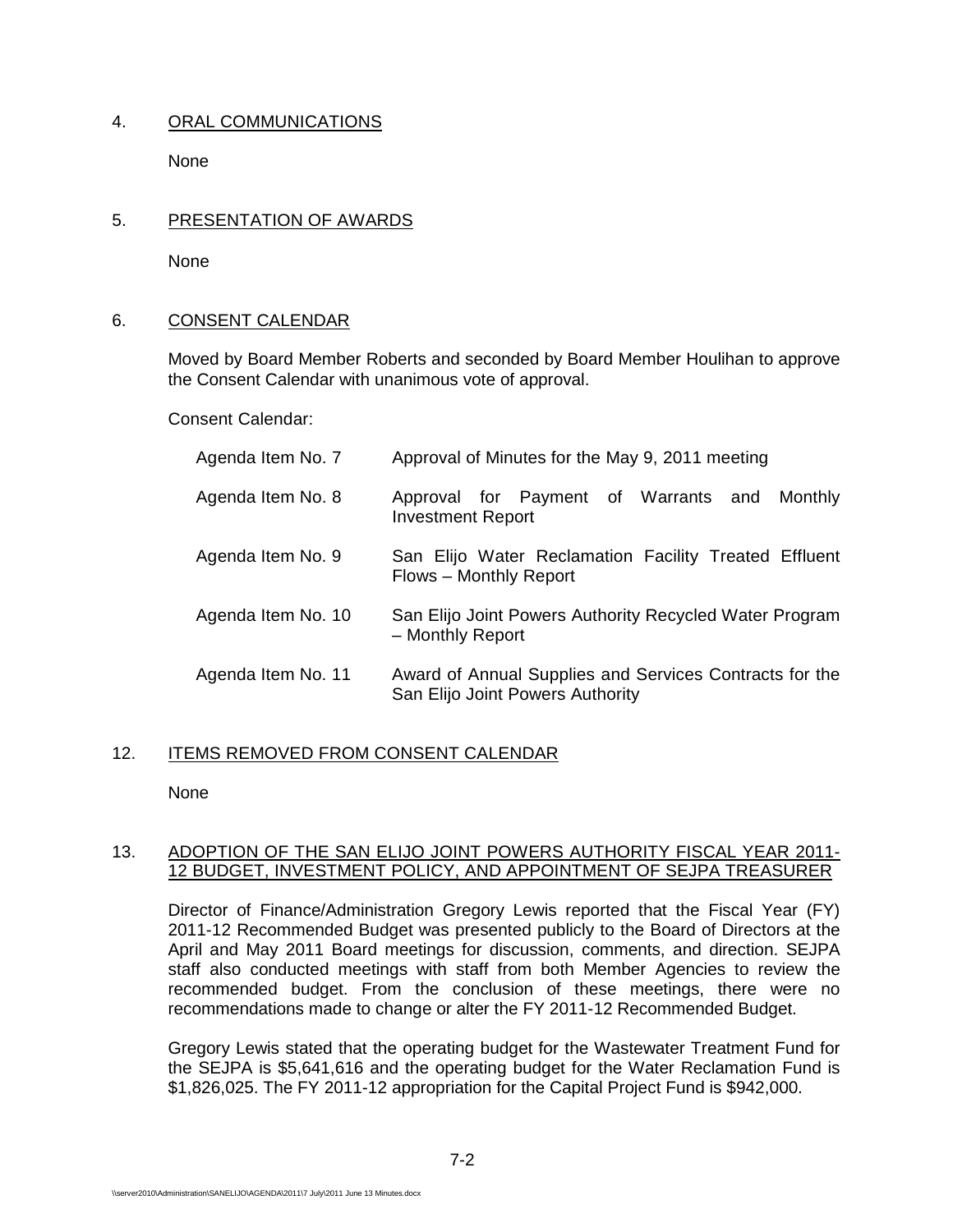Gregory Lewis stated that State law requires that the Investment Policy be reviewed and adopted annually. The SEJPA investment policy allows for investment in the State Local Agency Investment Fund (LAIF) and in the San Diego County Investment Pool. In addition, State law requires that a SEJPA Treasurer be appointed annually.

Moved by Board Member Houlihan and seconded by Board Member Roberts to:

- 1. Adopt Resolution No. 2011-07, Resolution Approving the San Elijo Joint Powers Authority Operating and Capital Improvement Budgets for Fiscal Year 2011-12; and
- 2. Adopt Resolution No. 2011-08, Resolution Approving the San Elijo Joint Powers Authority Investment Policy and Guidelines and Appointment of SEJPA Treasurer.

Motion carried with unanimous vote of approval.

### 14. PRELIMINARY FINDINGS FOR CAPITAL FINANCING OF THE PROPOSED DEMINERALIZATION TREATMENT SYSTEM AT THE SAN ELIJO WATER RECLAMATION FACILITY

The General Manager Michael Thornton reported that the Demineralization Treatment System Project is estimated to cost \$5 million. The SEJPA is proposing to fund the project through a combination of grants, program reserves, and loan or bond issuance. In general terms, the SEJPA anticipates funding approximately \$3 million from its Recycled Water Program reserves and grants, with the remaining estimated \$2 million funded through a construction loan or bond issue.

The General Manager stated that staff has worked aggressively to identify competitive alternatives. The best option at this time appears to be a lease-purchase arrangement through W.M. Lyles, LLC where they offer funding for the project as well as a delivery method through a financing agreement called a Guaranteed Maximum Price. The terms to be agreed upon would be an interest rate of roughly below 4.7% for a 15 year loan. One advantage to this funding method would be a lower cost on construction management as well as having an active role in negotiating the price of the project.

Chair Campbell asked if research had been done to see if other companies have used this method of lease-purchase. The General Manager reported that W.M. Lyles is developing a reference list for the SEJPA of about 30 projects.

Chair Campbell asked for a chart on the history of the SEJPA's reserves for the last ten years and how this debt service will impact the initial projections of when the Member Agencies will be paid back on their initial capital loans with the SEJPA.

Moved by Chair Campbell and seconded by Board Member Roberts to:

- 1. Direct staff to negotiate a lease-purchase agreement with W.M. Lyles, LLC to be returned to the Board for consideration of approval; and
- 2. If an acceptable lease-purchase agreement cannot be negotiated with W.M.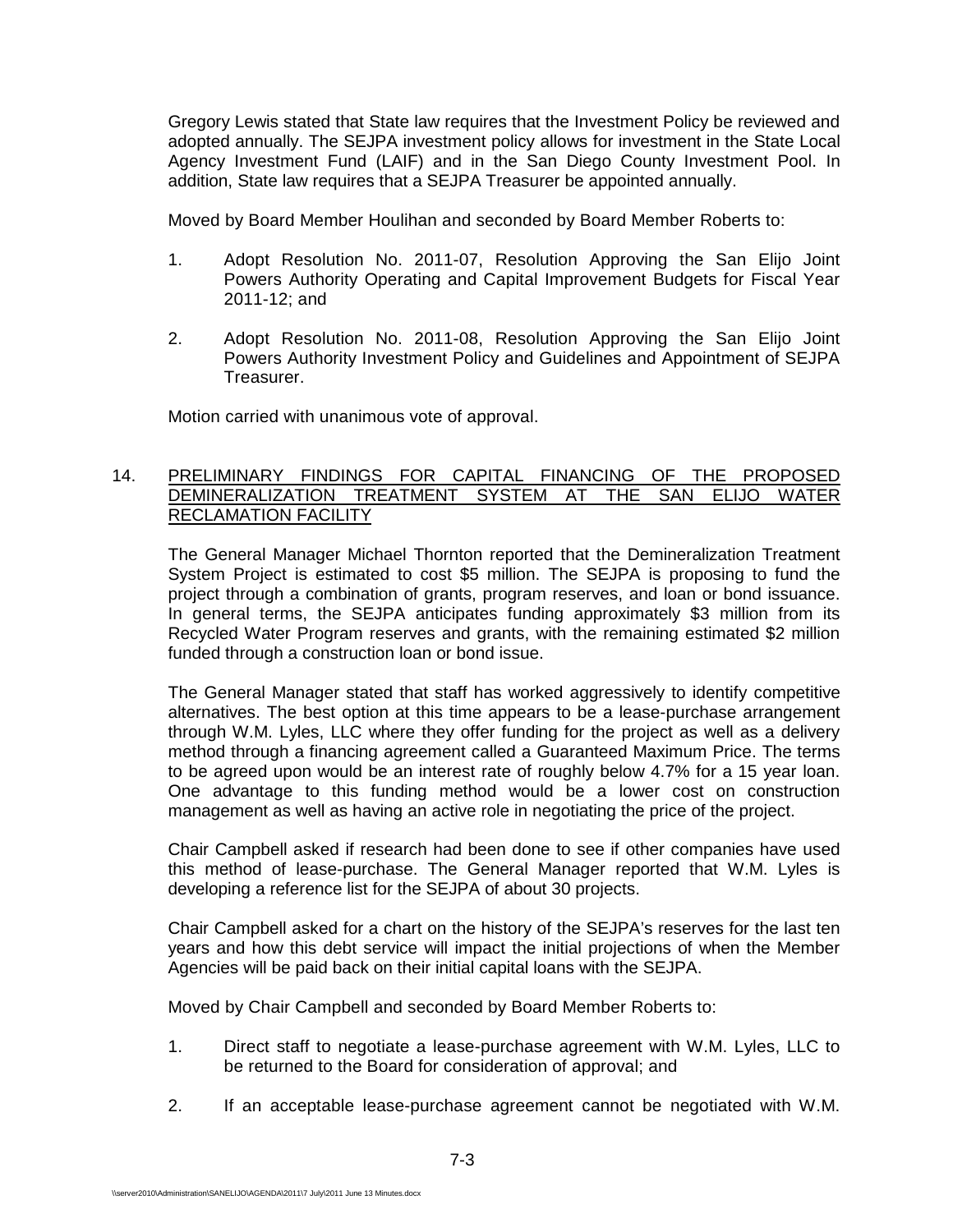Lyles, LLC, then negotiate an agreement with Brandis Tallman, LLC for Board consideration.

Motion carried with unanimous vote of approval.

## 15. UPDATE – RECYCLED WATER DISCUSSIONS BETWEEN THE SAN ELIJO JOINT POWERS AUTHORITY, SANTA FE IRRIGATION DISTRICT, SAN DIEGUITO WATER DISTRICT, AND CITY OF DEL MAR

General Manager Michael Thornton stated that under the previous direction of the SEJPA Board of Directors, staff has continued working with SFID, as well as the SEJPA's other water purveyors, to begin negotiating new long-term recycled water wholesale agreements. Construction of the extended Santa Fe Irrigation District (SFID) recycled water pipeline has been completed and use at the San Dieguito Park is expected to begin in late 2011. SFID is interested in the SEJPA purchasing the pipeline, as the SEJPA owns the entire distribution system up to that point.

The San Dieguito Water District (SDWD), the SEJPA, and the Encinitas Ranch Golf Authority have developed an interruptible-surplus water agreement, which provides a cost structure that allows the golf course to resume watering usage at pre-drought consumption levels, while providing water storage benefits to the SEJPA. In addition, the City of Encinitas, SDWD, and SEJPA have worked jointly on the planned 44-acre Encinitas Community Park, which will use recycled water, and on retrofitting the Oak Crest Middle School athletic fields. The SEJPA is working on developing amenable changes to the original agreement to maintain competitive recycled water pricing to the customers while meeting the economic needs of both the SDWD and SEJPA.

The City of Del Mar and the  $22<sup>nd</sup>$  Agricultural District are only using a portion of their minimum purchase volume. The Agricultural District is continuing planning for converting irrigation demands to recycled water. The SEJPA is providing technical assistance as requested by the Agricultural District.

Informational report only not requiring Board approval.

# 16. GENERAL MANAGER'S REPORT

The General Manager Michael Thornton stated that a letter of support for collaborative efforts between San Diego State University and the SEJPA for the production of electricity generation at wastewater treatment plants from algal methane gas has been submitted. Also, the General Manager reported that the San Elijo Joint Powers Authority has received an investment rating of "AA" by Fitch Ratings.

# 17. GENERAL COUNSEL'S REPORT

None